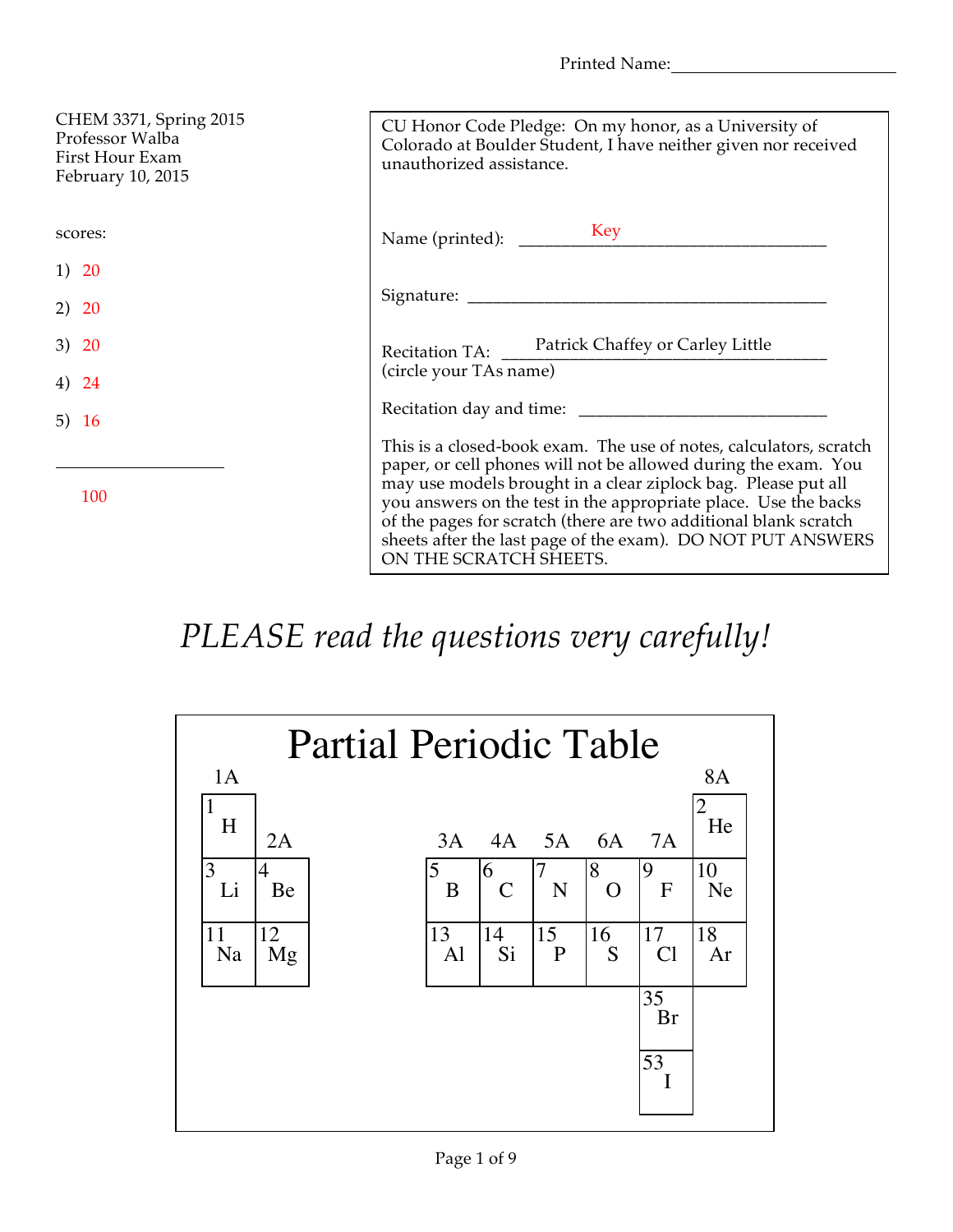

1 (20 pts) a) For each of the following pairs of structures, circle the stronger Brønsted acid.

2 pts each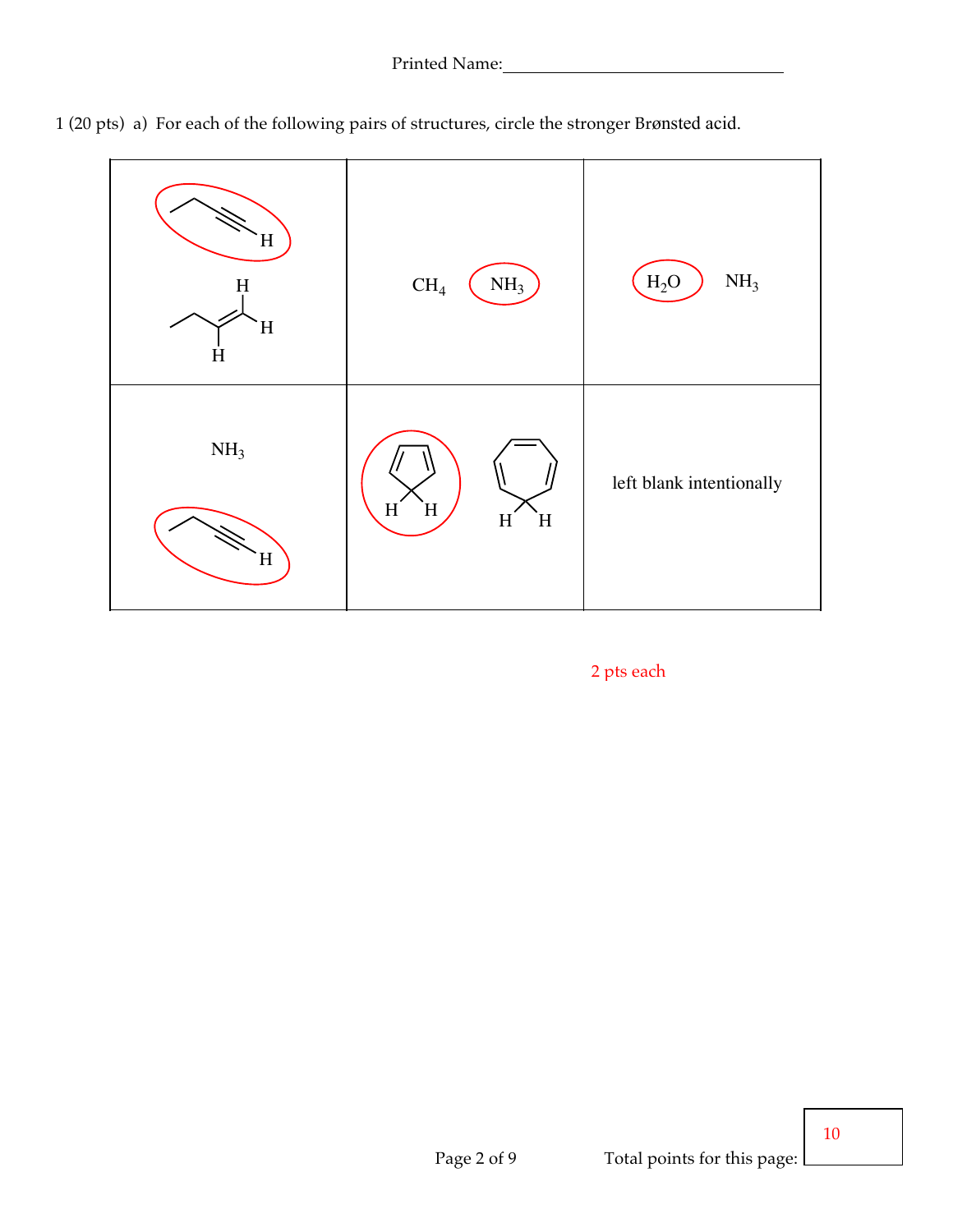## 1 – Continued

b) Tropone (**1**) is a much stronger base than cycloheptanone (**2**), and tropone also has a much larger dipole moment than cycloheptanone. Complete the equations below by drawing the structure of the protonated ketones.



c) Which compound (**1** or **2**) has the higher Keq for the equations above? Compound **1** 3 pt

d) Give a **brief** explanation for why tropone is a stronger base than cycloheptanone (your answer should fit in in the space below). You should have a molecular structure or two as part of your answer.

The conjugate acid of compound **1** is aromatic, so the equilibrium constant for protonation of compound **1** is much larger than that for protonation of compound **2**.



3 pts

The following is not required for a full credit answer, but one of the key organic fundamentals is that "the relative acidity of two second-row acids is dominated by the relative stability of the ions." This is true when both acid-base equations have the ions on the same side of the equation (either "starting materials" or "products"). The ions can be the acids or the bases. In this case, the acids are the ions, and the aromatic ion is much more stable than the simple protonated ketone, so the aromatic ion is the weaker acid (more stable is weaker), and tropone is the stronger base.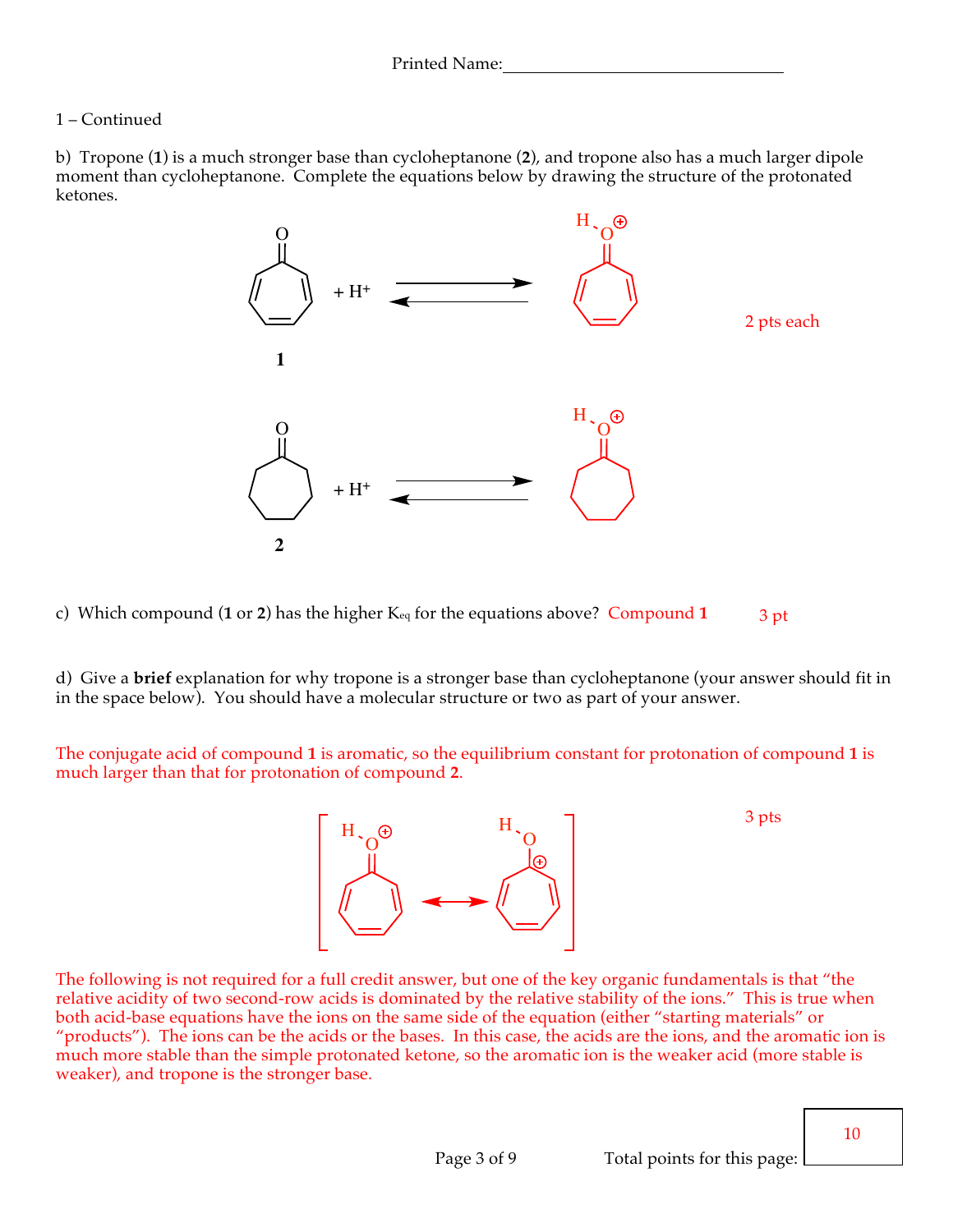2) (20 pts) Give the single major product for each of the following reactions, carefully showing stereochemistry using wedges and dashes where appropriate. If a racemate is formed, show only one enantiomer and label it "rac."



20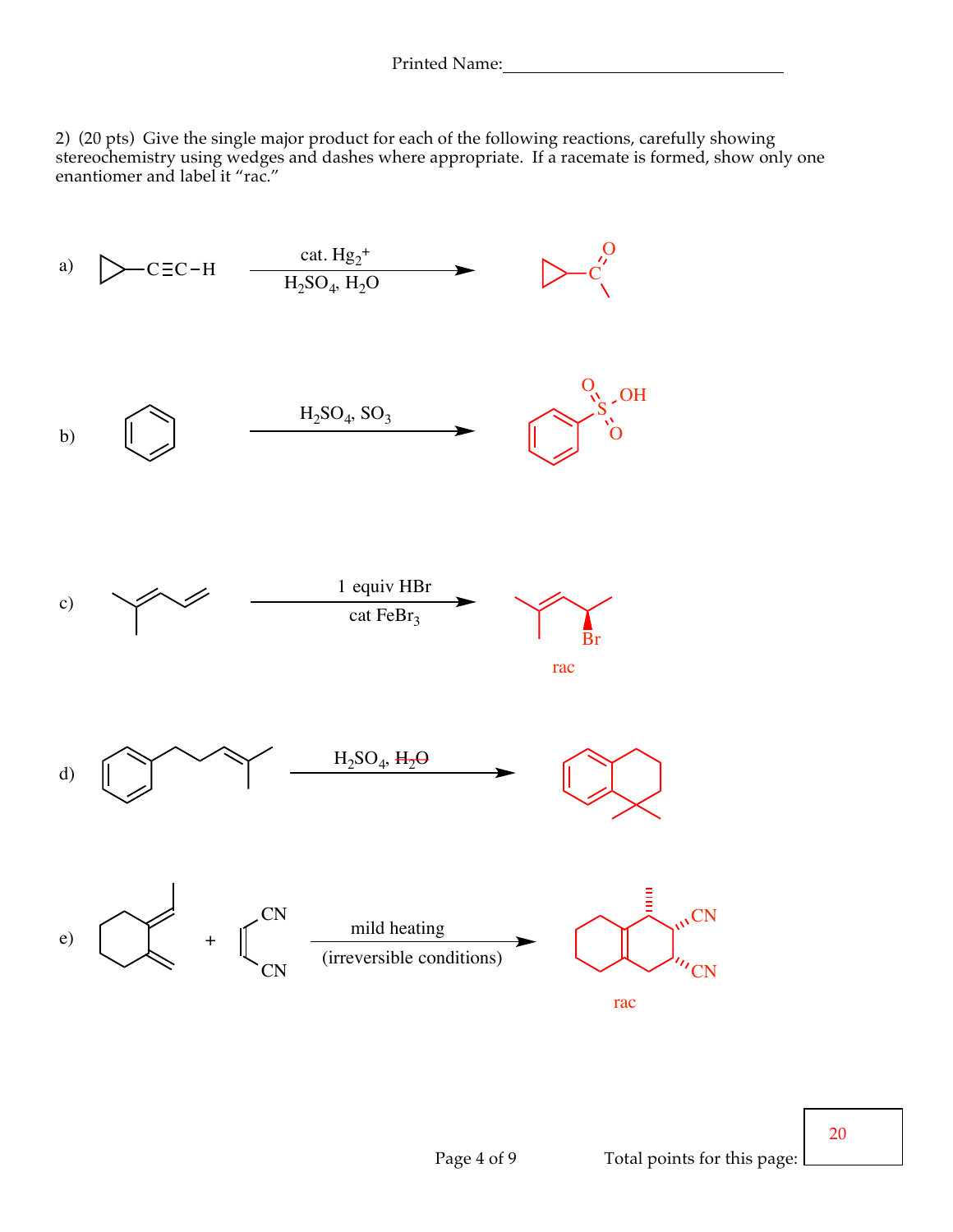3) (20 pts) Propose reagents for accomplishing each of the following transformations. Make your reactions efficient (i.e. the target product should be the major product). Some of these transformations may require more than one step with isolation of intermediate products in between. Use letters to indicate sequential addition of reagents for one step, and use numbers to indicate multiple steps.



10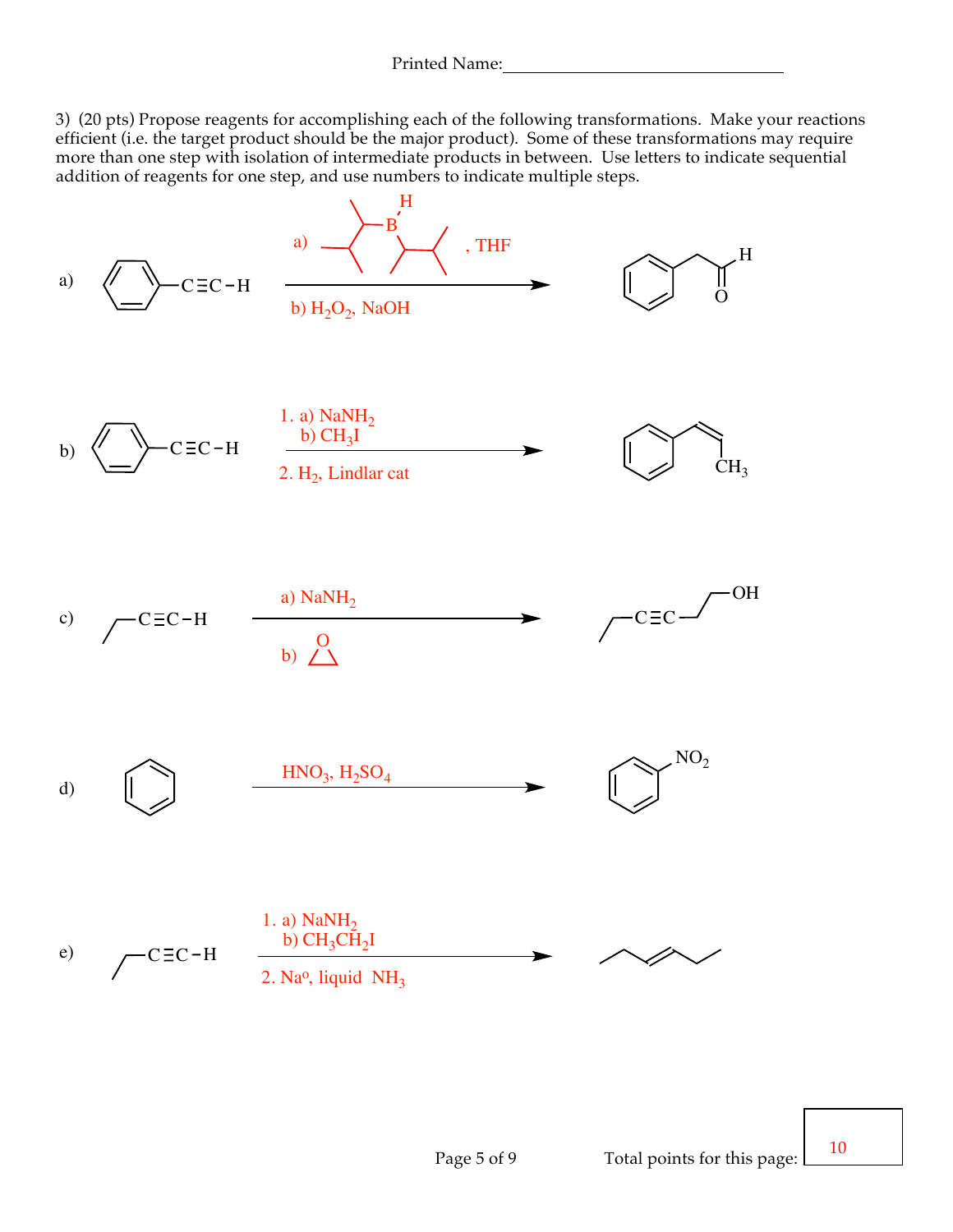

4) (24 pts) Propose an arrow-pushing mechanism for both of the following reactions.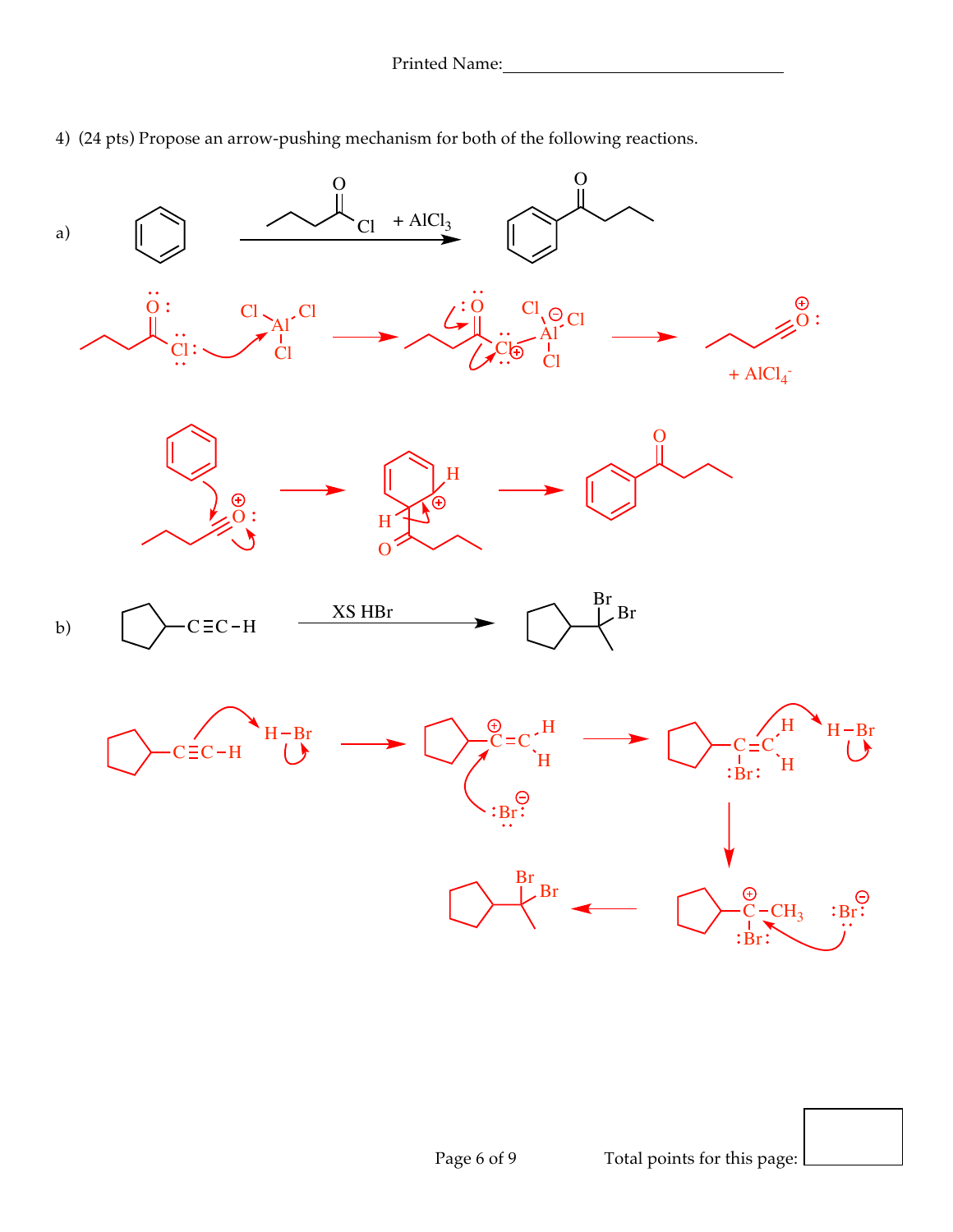4) – Continued –

c) Give the two major products (both racemic) expected for the following reaction.



d) For the reaction in part c, circle the major product expected if the reaction is run under "mild" (that is, kinetic, or irreversible) conditions.

e) Complete the energy diagram for the reaction in part c, carefully showing the relative energies of the starting materials, products, and transition states. Be sure to draw the structures of the two product molecules on the energy diagram under the vertical lines to the right on the reaction coordinate. You can use either line to represent either product.

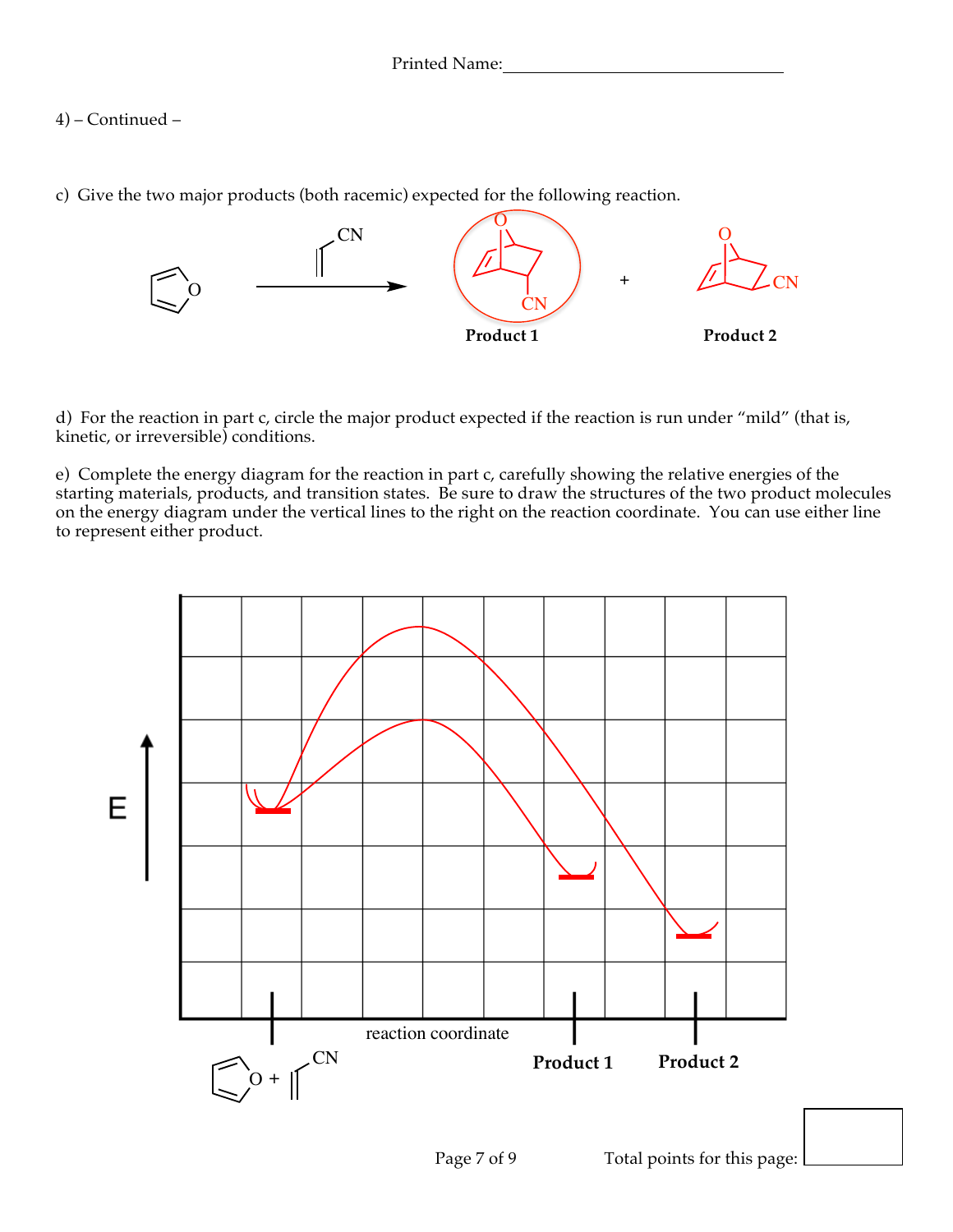5) (16 pts) Propose a synthesis for each of the following targets. Allowed starting materials include benzene, and/or any other organic molecules containing **five (5) carbons or less**. You may use any necessary inorganic reagents. Try to make your syntheses efficient (i.e. the target should be produced in high yield). More than one step will be required. Please show all the reactions leading from starting materials to product, but do not show mechanisms. Each reaction in the sequence leading to an isolated and purified product should be shown. Please use letters to indicate sequential addition of reagents in a single reaction. **Do not put multiple reactions over one arrow**. (Continued on next page)